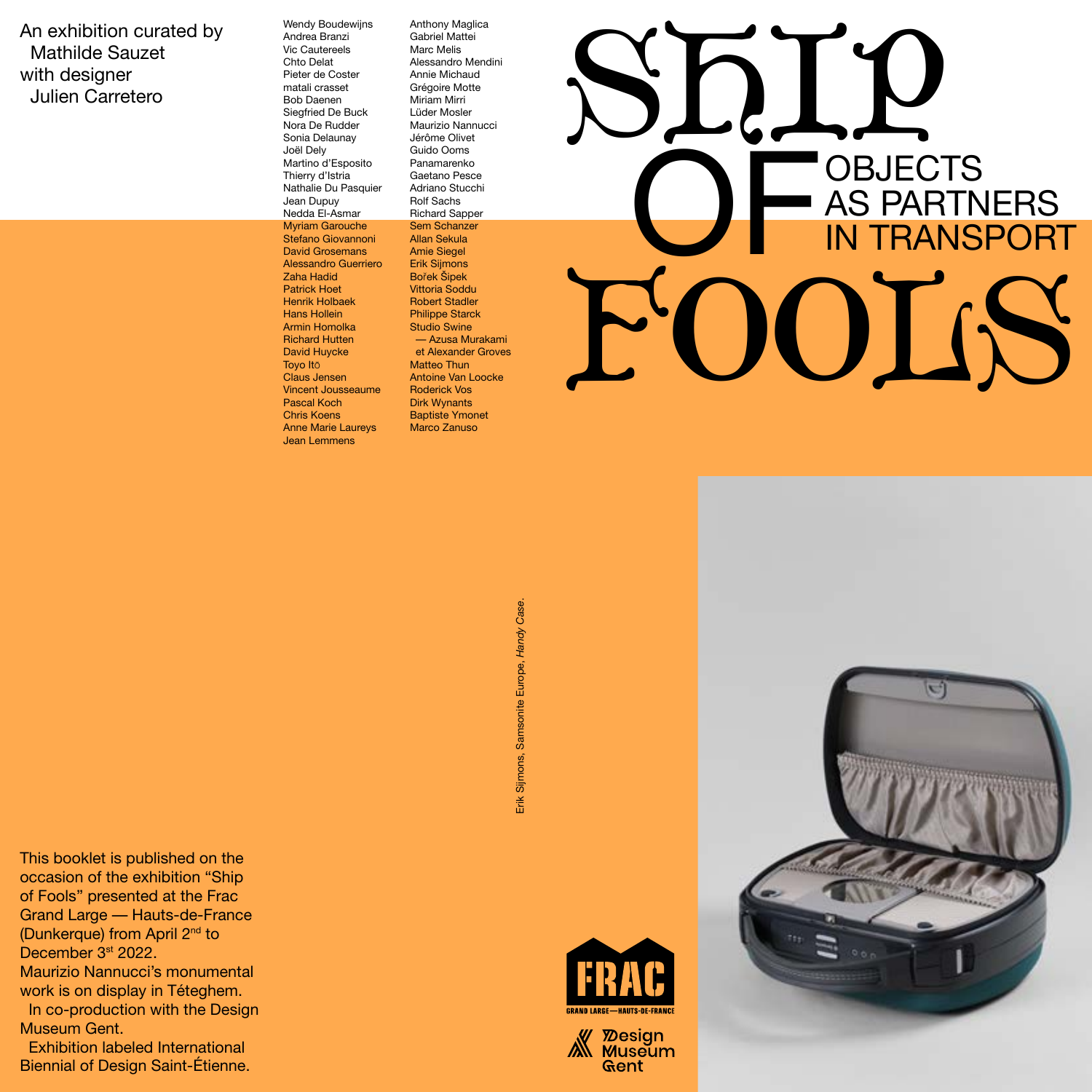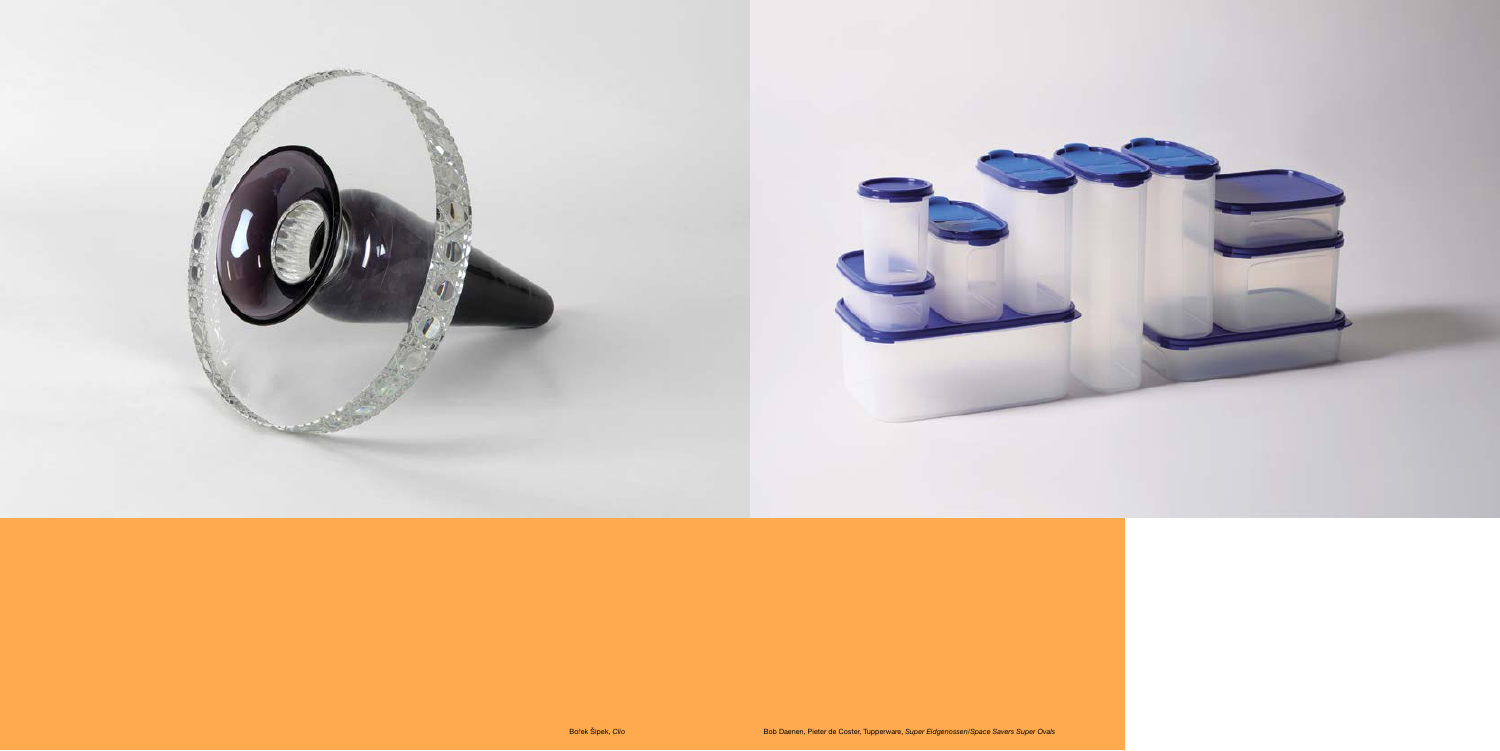Frac Grand Large - Hauts-de-France (one of France's regional contemporary art collections) has been compiling a public collection of contemporary art and design since 1983, for circulation in the region and beyond. Located at a maritime crossroads in a building of the former Dunkerque shipyards, its programme also takes into account its geographical, cultural and social roots and questions the porosity of the borders between art and design.

The exhibition "Ship of Fools" is a co-production with the Design Museum Gent, whose rich collection of objects allows a unique approach to design through art. We invited Mathilde Sauzet, art critic, editor and curator, to cast her eye over our two collections. Through designer Julien Carretero's exhibition design, "Ship of Fools" endeavours to show everyday objects through the prism of a selection of video and audio works that immerse us in unusual and poetic stories. The object doesn't appear so much as a fixed subject of study as a vector of moving desires, a common horizon to ponder the present, onto which we can project our hopes and anger.

Special thanks to Mathilde Sauzet, the teams of the Design Museum Gent and Frac Grand Large, all the artists and designers, lenders, and the many supporters and sponsors without whom this project wouldn't have been possible.

> Keren Detton Director of Frac Grand Large — Hauts-de-France



Philippe Starck, Hoesch Design, *Bathtub made of plastic and stainless steel* (designed by Philippe Starck and produced by Hoesch Design) Sonia Delaunay, *Rythmes*

In 2012 Design Museum Gent staged the highly successful *Destrøy/Design* exhibition, which brought together a large number of items from the unique collection of Frac Grand Large – Hauts-de-France. Design and visual arts were already displayed side by side, at an equal level and in dialogue at the time. Today, 10 years on, *Ship of Fools : Objects as Partners in Transport*, is the impressive result of a new collaboration between the two institutes. This time involving a large number of surprising design objects from our collection, which are linked and displayed with contemporary works of art from the Frac collection. Our temporary closure, as a result of the DING (Design In Gent) museum expansion project, is in fact an ideal opportunity to 'travel' to other locations with our collection. Frac Grand Large is the first stop.

We are convinced that co-production and the exchange of expertise are both essential and lasting approaches within an artistic context. The museum has specifically focused on this in recent years, e.g. with its unique *Kleureyck* exhibition. *Van Eycks kleuren in design* (Van Eycks colours in design), which as the result of a co-production with lille3000 within the framework of Lille Métropole 2020 World Design Capital entitled *Colors, etc.* was also on display in Lille and a particularly successful event in both cities.

I would like to thank both the Flemish government for its support for our international cooperation and our colleagues at Frac Grand Large. I am convinced that in the long term this partnership in Northern France will only increase the interest shown in our institutions in both Ghent and Dunkirk.

> Katrien Laporte Director of Design Museum Gent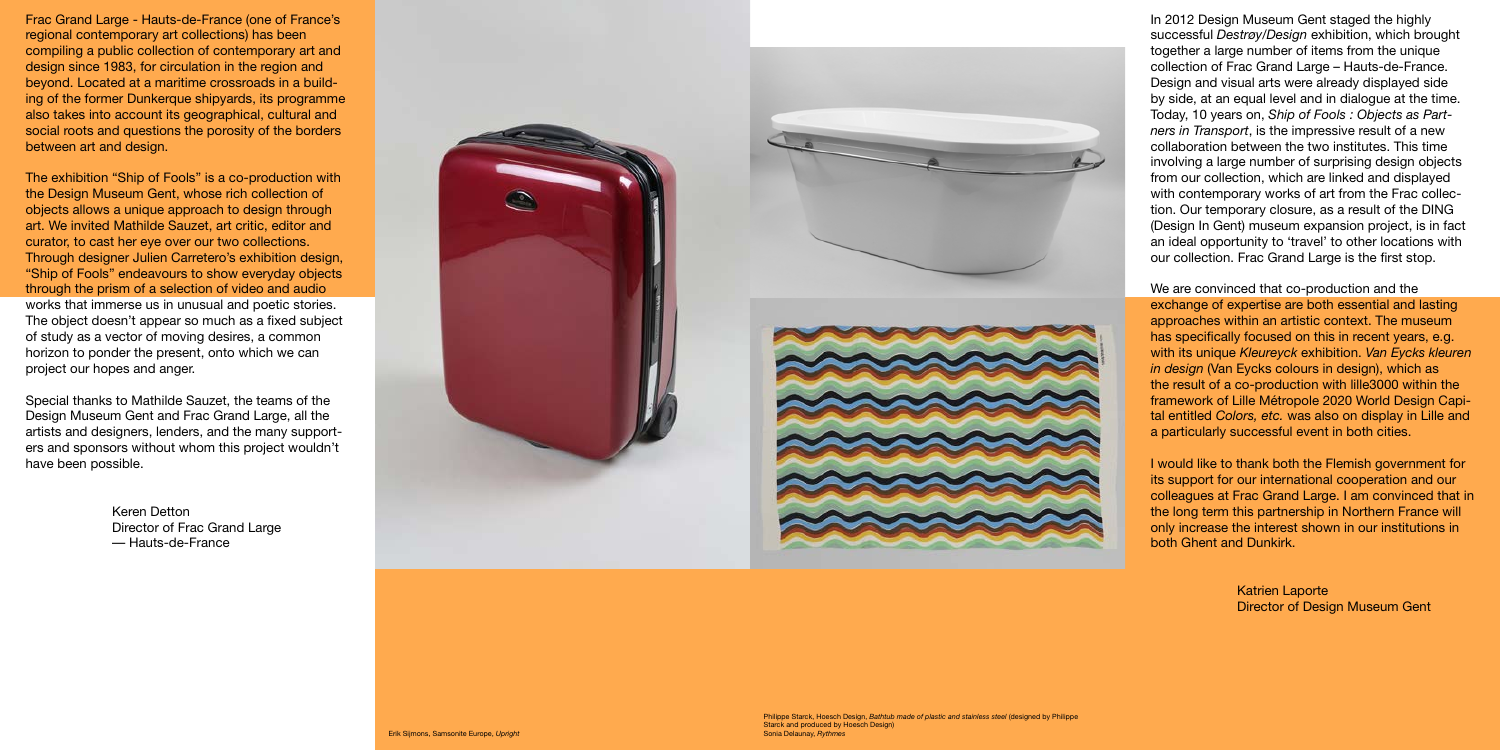In this fictional tale of a miraculous draught of fishes on the seventh continent, *Ship of Fools* brings together various odd objects from the Design Museum Gent collection, together with a selection of films and musical works by artists. The exhibition focuses on the transport craze – the steadily evolving mobility of objects, materials and people – from the 1950s up to the present day. A contemporary echo of Hiero nymus Bosch's late-medieval *Ship of Fools*, the Frac Grand Large event depicts the possible end of our opulently materialistic societies. Sacrifice or rescue?







# SHIP OF FOOLS : OBJECTS HS PARTNERS I<sub>n</sub> Transport

Mathilde Sauzet curator

### TRANSPORT: LOSS OF MEANING AND VITAL QUEST

Let's consider an act of madness particular to humans: a yearning for transport. This frenzied desire for exoticism, weekends away, trips, export objects, and the frantic pace of our everyday lives, the sancti fication of cars, aeroplanes, and rockets.

The painting by Dutchman Hieronymus Bosch and the text by the German humanist and poet Sebas tian Brandt that this exhibition refers to are both called *Ship of Fools*. Dating from around 1500, they conjure up a period of transition towards a new society: the passage from the Middle Ages to the Renaissance, a period of crisis and of moral, social and aesthetic breakdown. In Bosch's picture the ship stands for a means of escape in the tradition of such parables of the Flood as Noah's Ark. In a makeshift boat, a handful of alienated men

In the Middle Ages madness was an admissible subject for painting: Bosch, for example, devoted a number of pictures to human derangement. At a time when religion was losing its hegem ony owing, among other things, to scientific advances, pagan and vernacular beliefs were multiplying and giving rise to fantastic imagin ings and anguish with regard to the underworld. In Bosch's landscapes, angels rub shoulders with chimeras, sea monsters and spectres; in the midst of this disorder, humans must find the meaning of their passage on Earth. Now in the Louvre, Bosch's *Ship of Fools* has been reproduced on a flag at the Frac Grand Large; the ship's spirit will float through the exhibition like a ghost.

Originally the notion of "trans port" was associated with strong emotion. The amorous transports of medieval literature called on the potent desires of courtly love, the magnetism of the muses and troubadours, the passionate feelings behind heroic sagas. Later, around 1650, "transports of the brain" described the hysteria and delirium caused by fever. Transport incarnates a disrupted state of being, far beyond displacement. Scarcity of fuel, mass migration, epidemics, border closures: what we are actu ally facing is a displacement crisis. Should our transport needs be called into question? The passengers of the *Ship of Fools* are eating, playing and singing; a feeling of unease emerges from their trance. Over the centuries, the story of this boat has continued to signal a loss of meaning and new vital quests.

## THE LATE MIDDLE AGES ACCORDING TO BOSCH AND BRANDT

and women set sail in the hope of a miracle or another reality. The story of the *Ship of Fools* represents both a way out and an imprisonment.

# THE DESIGN MUSEUM GENT COLLECTION

The objects making up the Design Museum Gent collection embody both concrete transport, moving from one point to another, and perspectives of transformation, transition and translation, passages from one state to another.

A Pinocchio funnel, a mirror screen, a chrome toaster, travel clocks and alarm clock, a silver centrepiece in the luxury liner silver tradition, a collection of food cans, spoons, ladles and knives, a bath tub, a radio, a TV set, two bedside lamps embellished with bird's wings, a silver condom holder, ties with virus and explosion patterns, an orthopaedic prosthesis, a baby's plastic drinking glass, a thermos flask covered with faux fur – and the list goes on.

The objects in the collection were each selected for their narra tive and semiotic functions - objects as signs. And for their style. The group was compiled based on contrasts and heterogeneities. The objects show their uses and reveal

Jérôme Bosch, *Ship of Fools*, circa. 1500, oil on wood, 58,1 x 32,8 cm, Paris, musée du Louvre © C2RMF/ Thomas Clot



deSter, *plastic shell* Dirk Wynants /Extremis, *Dollypop* Anthony Maglica, Mag Instrument Inc.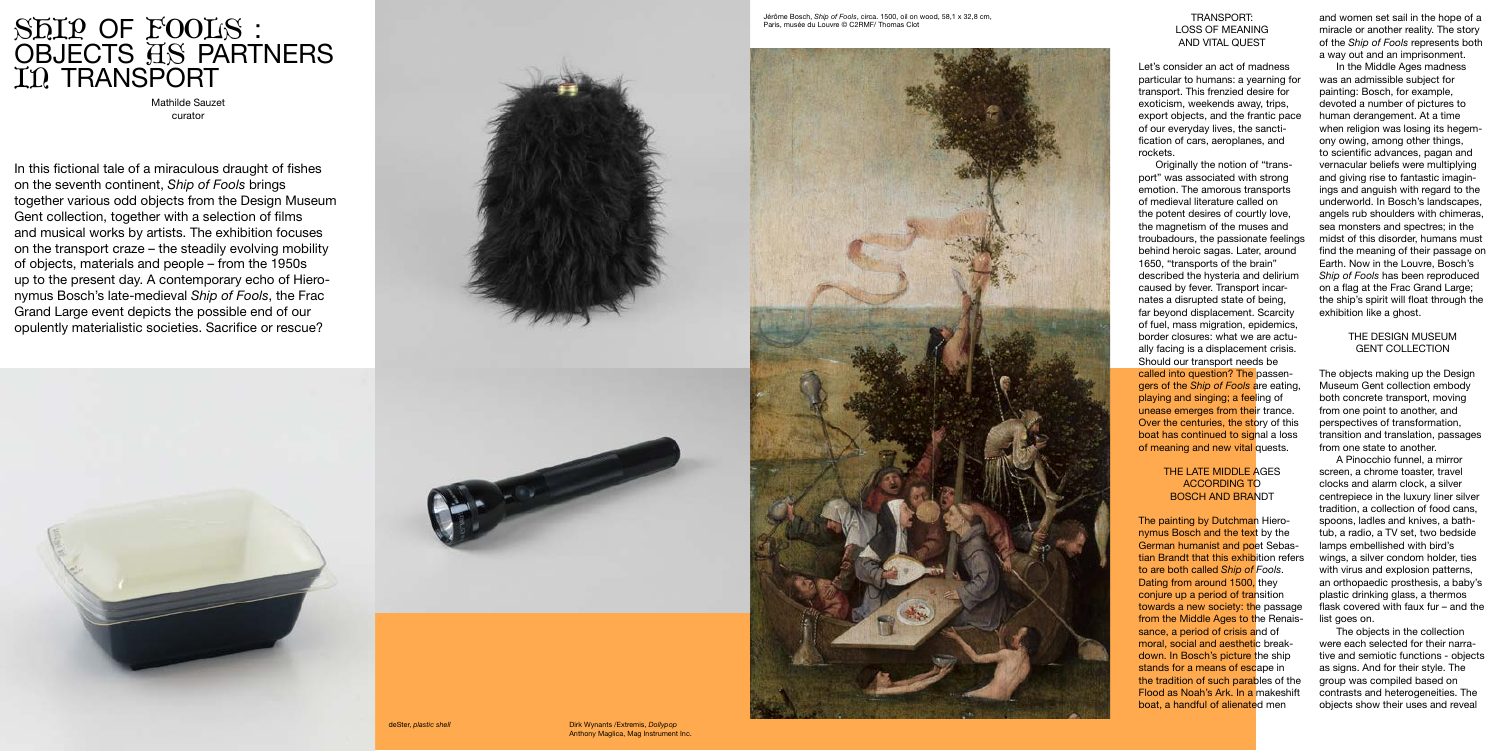tensions and desires, humour, joy and creative freedom, and already the absurdity, obsolescence, kitschness and unawareness of the mores of the second half of the 20<sup>th</sup> century. Once brought into interac tion, their eclectic aesthetics reflect the complexity of our relationships with materiality and its contingent consequences for human societies. Items that are rare and precious yet with no speculative value, little shown in museums, these objects each have their reasons for being what they are. Their beauty lies in what made them a necessity for their creators and users at a given point in time.

#### FILMS AND IMAGES BY ARTISTS

A number of works by artists accompany and generate tension within the collection of objects.

*It didn't happen with us, yet. Safe Haven* is a film by Chto Delat, the Russian collective of artists and activists. It is set on a Norwe gian island identified by a political network as a "haven of peace" for artists whose lives and freedom of expression are under threat. In a story based on fact a poet, a woman artist, a curator, a philoso pher and an activist arrived on the small island of Sula for a creative residency. The inhabitants welcome them onto their island, while being fully aware of the difficulty of creat ing when the voyage has a touch of exile about it. They explain their thinking on the subject eye to eye with the camera, while the visitors describe the political situation, recount their ideas and perform abstract gestures against a back ground of a sea horizon. One foggy day, at the foot of a lighthouse, the issue of returning is raised: one after the other they intone, "stay far away" and "stay out there".

This video echoes three other films and an audio work, each of which uses aesthetic singularity to address the imaginings and specu lations that arise from the movement of humans and objects around the world. American artist Amie Siegel's *Provenance* focuses on an emblem of mid-century modernist design — the furniture designed by the Swiss architect Pierre Jeanneret for the buildings of Chandigarh, the controversial modernist city in India. Beginning with the furniture's present circumstances as deco ration in wealthy homes, the work then traces the furniture's journey in reverse chronology through warehouses, on display at American and European auctions, at a furniture restorer's, on a cargo ship, and, finally, back to their origins in Chandigarh. In their original context, these prized pieces function as everyday office furniture. Their migration as the spoils of modern design discloses the gulf between disparate settings, mapping the undercurrents of larger movements of capital.

In quite a different way, Studio Swine's film *Sea Chair* presents the shaping and recycling of materials, in this case waste recovered at sea and transformed into museum objects. A design approach more narrative than formalist, this film traces the process of manually fabri cating stools out of melted plastic – one-off pieces produced from detritus netted with fishing catches or harvested at sea or onshore.

*Salt in the Veins* by Italian woman director Vittoria Soddu documents a creative activity practised by members of a Londonbased choir: the performance of traditional sea shanties from different periods. Even removed from its real-life context of ship decks and harbours, this cultural heritage retains its great evocative power for its revivalists. The film unfolds with the songs and their staging, going from harmony to collective trance as the artist restores the age-old need to sing together against wind and tide.

*Blanche Endive* (White Endive) is the work of composer-conductor Gabriel Mattei, after a libretto by artist Grégoire Motte. Taking up



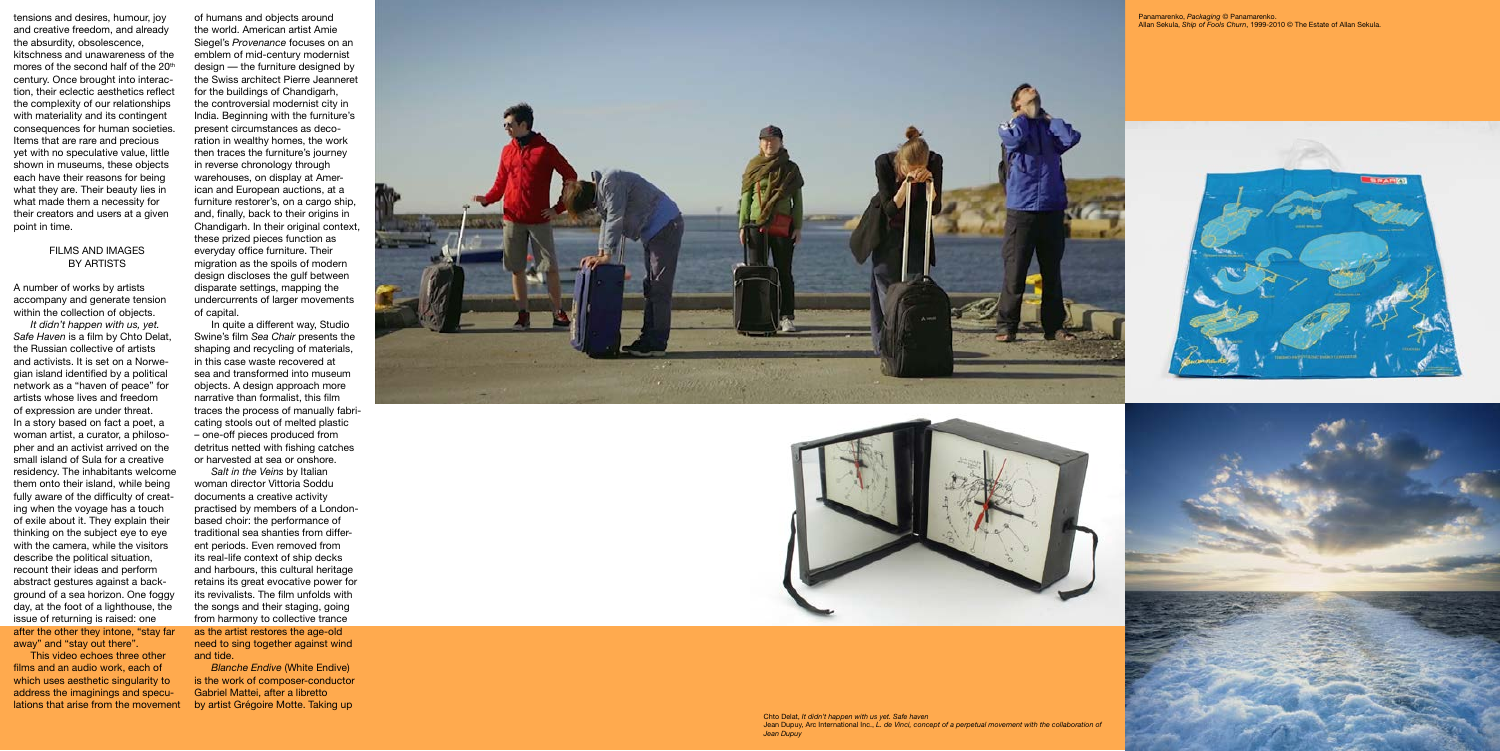themes central to Motte's imagina tion, the composition is based on four intertwined stories: the inven tion of chicory stockings in 1942, the troubadour Jaufré Rudel and the Distant Princess, the transformation of nylon stockings into parachutes and the failed casting of beauty queen Miss Valenciennois' leg. Performed by children from the Lille Centre Music School, this lyrical drama in four acts takes us on a journey to Antioch and finally back to a beach in Calais.

These objects from the Design Museum Gent collection are incorporated into the very narrative of the videos and musical works - concern ing exile, exploration and exploita tion - as strangers and friends.

## THE FRAC COLLECTION, INSIDE THE MUSEUM AND OUTSIDE THE WALLS

The group of featured artworks also includes Allan Sekula's photograph *Ship of Fools Churn*, from the Frac Grand Large collection, as well as matali crasset's *Quand Jim monte à Paris* (When Jim Goes up to Paris) and Panamarenko's SPAR convenience store bag are also part of the ensemble.

## **VISITING** THE EXHIBITION

Maurizio Nannucci's historic piece *Provisoire et définitif* (Tempo rary and Permanent), created in 1996 for the inauguration of the Frac building when it moved to Dunkirk, is also part of the exhibition off-site as it will be installed on the façade of a building in the centre of the Degroote district, in the municipality of Teteghem-Coudekerque-Village, which is undergoing urban renewal. These two terms, which the artist used to name one of his mono graphic exhibitions in Nice in 1992, bear witness to a duality present in every act of artistic creation: the work will disappear anyway and yet, because of its ephemeral material existence, it will endure through the impact it has on its environment. Does this reflection put forward by Nannucci apply to design objects and architecture?

A postcard of a view of the instal lation in Teteghem will conclude the exhibition in the Frac building and will open the visit outside the museum, towards the town of Dunkirk.

The presentation of the objects and the composition of the exhibition have been arranged according to three themes:

*Vanity cases* brings together a collection of objects designed for physical travel, from one place to another. A hip flask, egg boxes made from rigid plastic, a condom case: a heterogeneous collection of uses and aesthetics that tell us about the variety of motives and mores of transport. Evolving over the course of the 20<sup>th</sup> century, these objects serve as witnesses. Trunks and then bags have been replaced by wheeled suitcases. For those who have ever taken a flight, meal trays will remind them of food served in aluminium trays rather than the taste of escape. The travel alarm clock marked an era when no-one used a phone to wake them up. There was no transport without the presence of the clock; you are shown the time on the entrance wall as soon as you arrive. As for the TV, it doesn't show the news anymore. Trips last a certain amount of time, and so do objects.

*Kitchen tour* brings us back home. This part of the exhibition deals with the companionship of objects in the domestic universe. Food processing and storage, tableware, children's education, etc.: the kitchen is no longer just a functional room or a place of work. It gives us an insight into advances in technology and fashion. After the war, introducing objects mentioned on the radio into one's personal environment became a way of participating in what was happening internationally: the popular advent of industrial design

Hans Hollein, *Tea and Coffee Piazza* Zaha Hadid, Woody Yao, Alessi, *Tea and Coffee Towers* Antoine Van Loocke, *Rat knive*











Sanyo, *Model RM5010* Nathalie Du Pasquier, Memphis, Copi, *Tie with pattern 'Burundi'* Alessandro Guerriero, Adriano Stucchi, Studio Alchimia, *Tie with pattern 'Anti-Aids'* RICMA S.N.C. Imola, *Jour de France*

matali crasset, *Quand Jim monte à Paris*, 1995-2002 © Adagp, Paris 2022. Nedda El-Asmar, *Silver condom holder* Stefano Giovannoni, Paul Van Iersel Harry, Alessi, *Ship Shape - SG13 GR*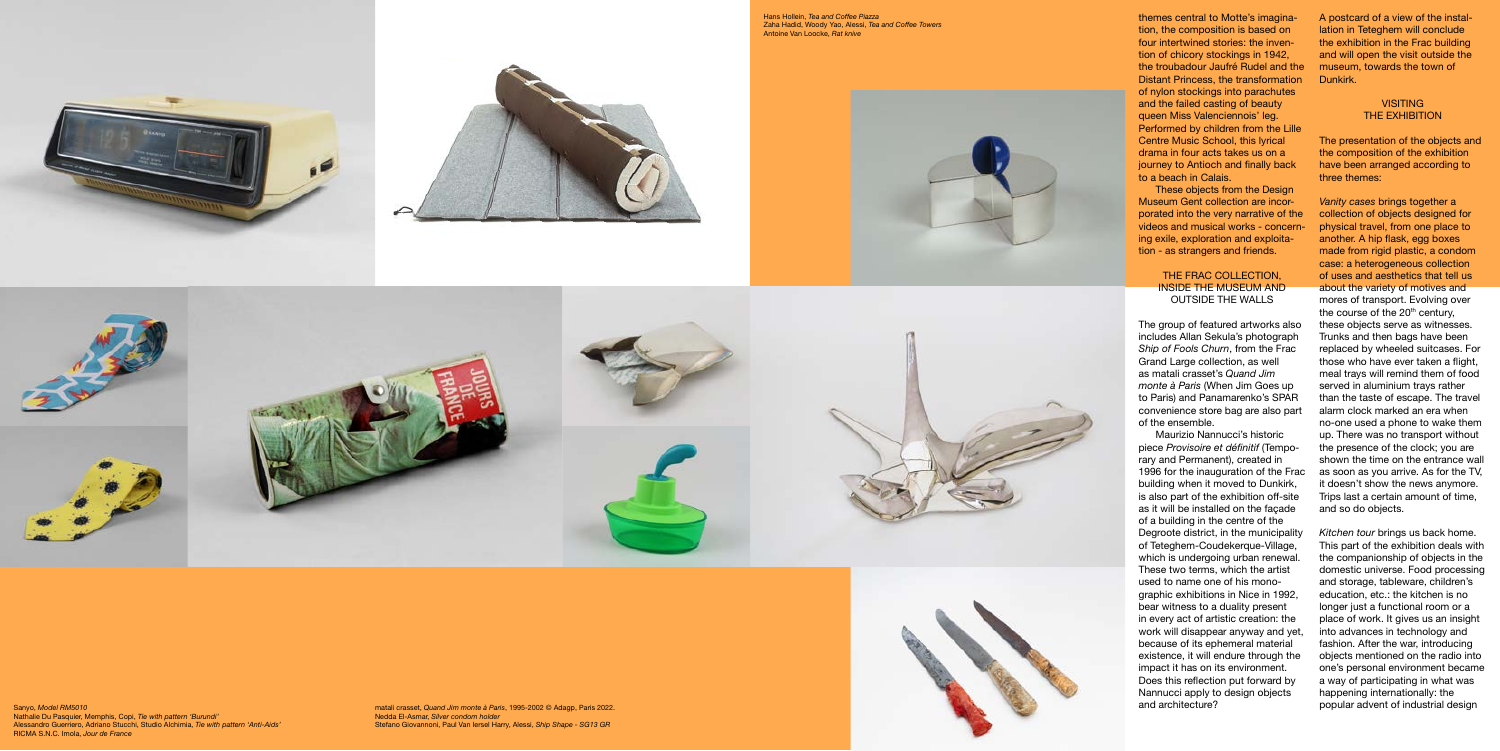offered all Western populations an *American way of life* in their own home. Memories of the farm mingle with dreams of holidays by the sea, family heirlooms come face to face with special offers in the supermarket; handcrafted objects, whether raw or luxurious, rub shoulders with the archetypes of kitsch, creating a unique place in the home for the individual.

**HOTEL** DE. LA PLAGE

*Self transports* opens a reflection on the various ways to flee or to stand fast, to give in or to resist the urge to go somewhere else: the objects of this final selection represent aesthetic and metaphysical circumventions of our state of here and now. They modify the senses, fill in the gaps, bring pleasure, soothe fears, and allow neuroses and desires to appear... They give shape to the upheavals that enrage us, madden us. In Hieronymus Bosch's painting the *Ship of Fools*, the guests leave the coast taking with them a tree and the fruits of the earth, musical instruments and a full set of kitchen equipment. Feasting and singing lead them to dance and to go into a trance. Sink or swim?

To continue the experience of the "Ship of Fools", the reflections on transport, value, mobility and the durability of material objects, we invite you to take a walk around Malo-les-Bains and to visit the Hotel de la Plage. Its owner, Stéphane Paganini, divides his time between his activity as a hotel owner and that of an antique dealer. In the entrance lounge and in the dining room, you can find numerous objects: art nouveau, 20<sup>th</sup> century craftwork and modern design. The exhibition drew inspiration from the atmosphere of this place and the many objects encountered at breakfast time, when research first began in 2019. Thank you to Mr Paganini for sharing the freedom with which he exercises his profession and the desire to make objects travel.

Both, captain. At the end of your journey through this exhibition, you will wonder who your transport companions are, and where they are leading you.

> Studio Alchimia, *Tavolo Mobile Infinito* Bořek Šipek, Driade, *Prosim Sedni* Stefano Giovannoni, Miriam Mirri, *Pino - SG12* Richard Hutten, Christofle Richard, *Atomes d'argent* Gaetano Pesce, Cassina, *Feltri* werkstatt.mosler, Otto Bock, *Half foot prosthesis* (made of carbon, kevlar, epoxy and metal designed by Design Team Lüder Mosler and produced by Corima)



David Grosemans, Guido Ooms, *Porcelain and cork dildo* Anne Marie Laureys, *Dreaming of the animal spirit* Matteo Thun, Memphis, *Api* Nora De Rudder, *Vleugellamp*









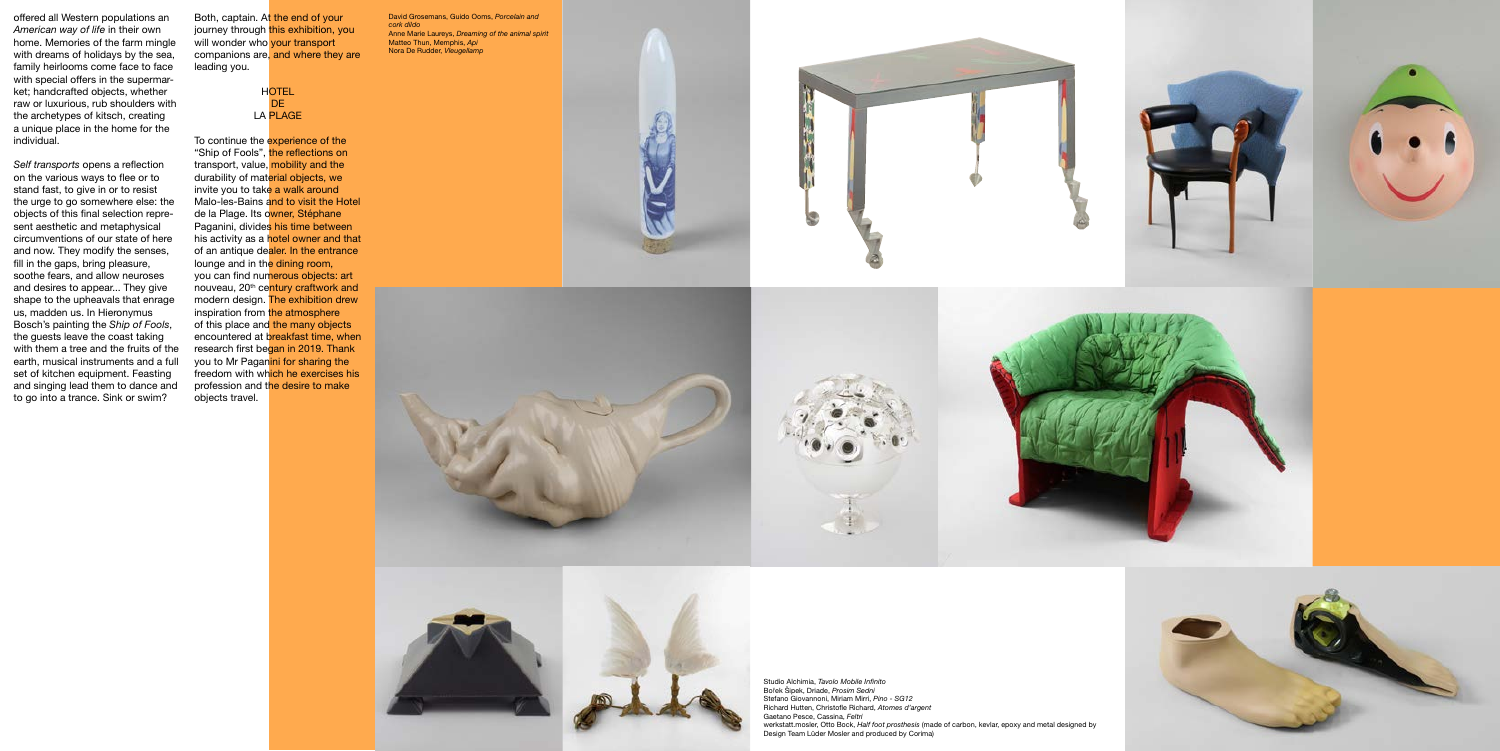